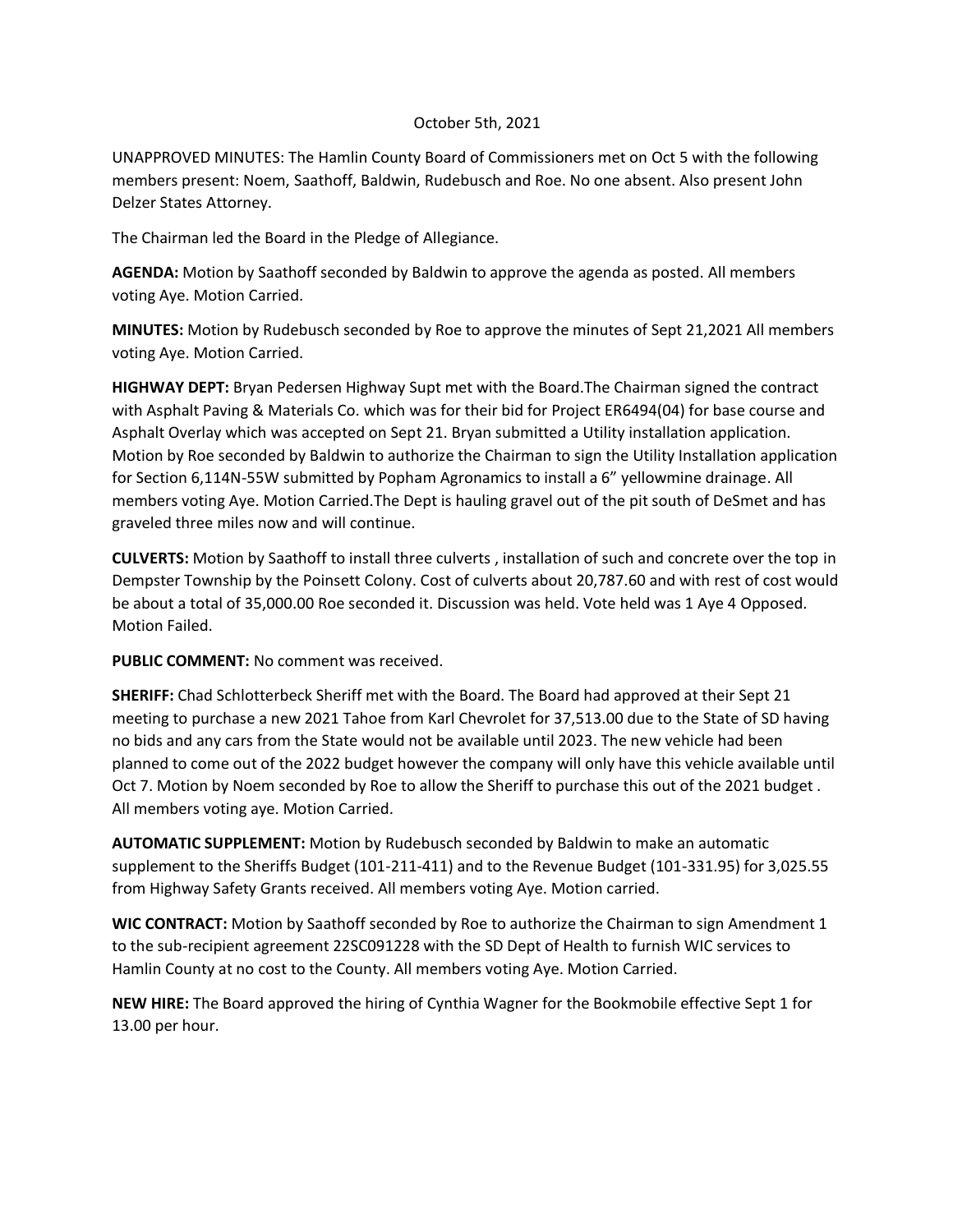**FUEL QUOTES:** Sept 23 in Hayti E-30 Gas Hamlin Co Farmers Coop 2.18 Farmers Union no bid Sept 27 in Hazel Diesel Hamlin Co Farmers Coop 2.62 Farmers Union 2.59 Sept 30 in Bryant Diesel Farmers Union 2.64 Hamlin County Farmers Coop 2.69 Sept 30 in Hayti Diesel Farmers Union 2.69 Hamlin County Farmers Coop 2.64 All quotes do not contain certain taxes.

**PIPELINE:** Dan Lederman representing the LS2 Group met with the Board. They are in the planning stages of a pipeline to go through several states to carry a product that is not gas or liquid and is not toxic or not combustible and would be stored underground in North Dakota. This would make companies have no emissions. After maps are made there would be meetings held in various places to discuss such. At this time they do not know where this would go.

## **CLAIMS PAID:**

COMMISSIONERS: Dept of Legislative Audit 16,053.55 Jay Baldwin mileage 10.92 Dakotan publishing 554.04 Hamlin County Publishing 1200.04 Leland Roe mileage 16.80 Douglas Noem mileage 37.80 Randall Rudebusch mileage 28.56 Larry Saathoff mileage 35.28 Total gross salaries for complete dept 5100.00 benefits 1237.06 Total Commissioners expense 24,274.05

COURT: Carmen Bremmon interpretor 150.00 mileage 42.00 Dakota Shred rental 8.00 Kelli Lardy court transcript 23.80 Mid States Audio court room repairs 125.00 Total Court expense 348.80

AUDITOR: Hamlin Co Coop supp 42.95 gas 9.21 Herald Enterprise supp 45.00 ITC phone 51.25 PMB state access 13.25 Total gross salaries for complete dept 4965.35 benefits 379.85 Total Auditors expense 5627.98

TREASURER: Dakota Shred rental 8.00 Hamlin Co Coop gas 9.21 ITC phone 98.65 Jessica Delzer travel 412.64 McLeods Printing supp 122.13 PMB state access 13.25 Total gross salaries for complete dept 8761.08 benefits 2453.03 Total Treasurers expense 11,877.99

POSTAGE COPIES: Northeast Ed two years supply copy paper 1207.20 Office Peeps copy machine maint 47.10 Quadient postage meter rental 170.61 postage 700.00 Total postage & copies expense 2124.91

STATES ATTORNEY: Delzer Law Secretary 750.00 ITC phone 86.26 Total gross salaries for complete dept 5255.00 benefits 1555.05 Total States Attorney expense 7646.31

COURT APPOINTED ATTORNEY: Austin, Strait, Benson & Thole 574.50

COURTHOUSE MAINT: Bass Sanitation quarterly garbage serv 197.50 Culligan water 95.50 Dust Tex two months floor mats 175.38 State Flag supp 15.57 Hamlin Co Coop gas 57.23 Hayti Town water & sewer 75.50 ITC Internet 43.09 Menards supp 81.28 Northwestern Energy Util 10.00 Total gross salaries for complete dept 3427.00 benefits 1410.16 Total Courthouse Maint expense 5588.21

DIRECTOR OF EQUALIZATION: Capital One-Wal Mart supp 77.82 Hamlin Co Coop supp 50.00 Gas 296.21 Hayti Post Office supp 9.00 ITC phone 98.65 Office Peeps supp 152.68 Ramkota Hotel Lodging 525.00 Gayleen Rothenberger travel 186.00 Total gross salaries for complete dept 10,100.00 benefits 3237.22 Total Director of Equalization expense 14,732.58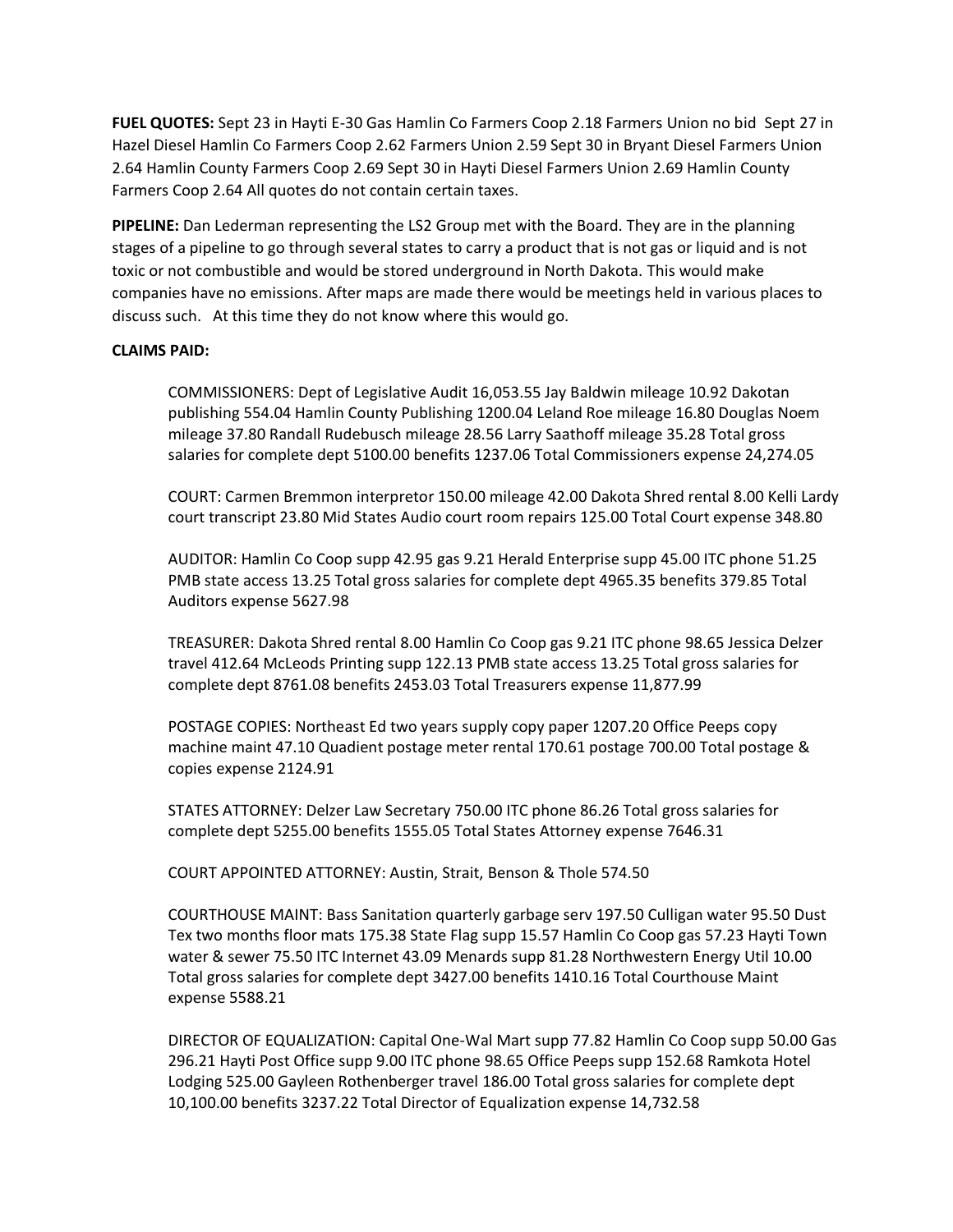REGISTER OF DEEDS: Hamlin Co Coop gas 9.22 ITC phone 56.50 Office Peeps supp 2.10 PMB state access 13.25 Total gross salaries for complete dept 5780.49 benefits 789.04 Total Register of Deeds expense 6650.60

VETERANS SERVICE: Hamlin Co Coop gas 34.98 total gross salaries for complete dept 950.00 benefits 129.70

SHERIFF: AP Auto repairs 9445.91 Creative Product supp 157.50 Dons Body Shop repairs 184.35 Estelline Community Oil gas 878.47 Farmers Union gas 266.23 Hamlin County Coop repairs 178.80 gas 1794.96 ITC phone 244.61 S&S Auto repairs 420.00 SD DOT gas 255.78 Two Way Supp 567.97 Karl Chevrolet Car 37,513.00 Tayt Alexander travel 14.00 Tristan Molitor travel 14.00 Total gross salaries for complete dept 28,311.95 benefits 7919.78 Total Sheriffs expense 88,167.28

NURSE: Total gross salaries for complete dept 2978.00 benefits 1042.23 Capital One-Wal mart supp 33.52

JAIL: Codington County Jail 3655.00

CORONERS: Donna Thompson travel 99.96

POOR: Codington County prisoners medicine 3.30

LIEAP: ITC PHONE 53.70

AMBULANCE: Procare Services Estelline Ambulance 318.80

MENTALLY ILL: Minnehaha County care 110.00

MENTAL HEALTH CENTER: Human Service Agency quarterly payment 1250.00

EXTENSION: Mary Claire Bauer travel 200.42 Carrie Boyd travel 60.48 helper 50.00 Emmett Davis horse show 50.00 Hamlin Co Coop gas 40.36 ITC phone 99.15 Office Peeps supp 335.13 Deb Goebel travel 20.00 Total gross salaries for complete dept 3137.00 benefits 1060.99 Total Extension expense 5053.53

WEED: Auto Value supp 27.64 Roger Greenfield mileage 14.28 H-D Electric Util 39.74 Hamlin County Coop gas 65.47 Diesel 969.11 ITC phone 94.15 J&L Welding repairs 341.37 Gene Sauder mileage 14.28 Total gross salaries for complete dept 6429.00 benefits 1331.81 Total Weed expense 9326.85

ZONING: Dakotan publishing 163.40 Robbie Fedt mileage 10.92 Hamlin County Publishing 277.70 ITC phone 53.25 John Pantzke mileage 8.40 Martin Prouty mileage 9.24 Richard Wiarda mileage 7.56 Stuart Schubloom mileage 9.24 Scott Popham mileage 6.72 Total gross Per diem 1375.00 benefits 109.10 Total Zoning expense 2030.53